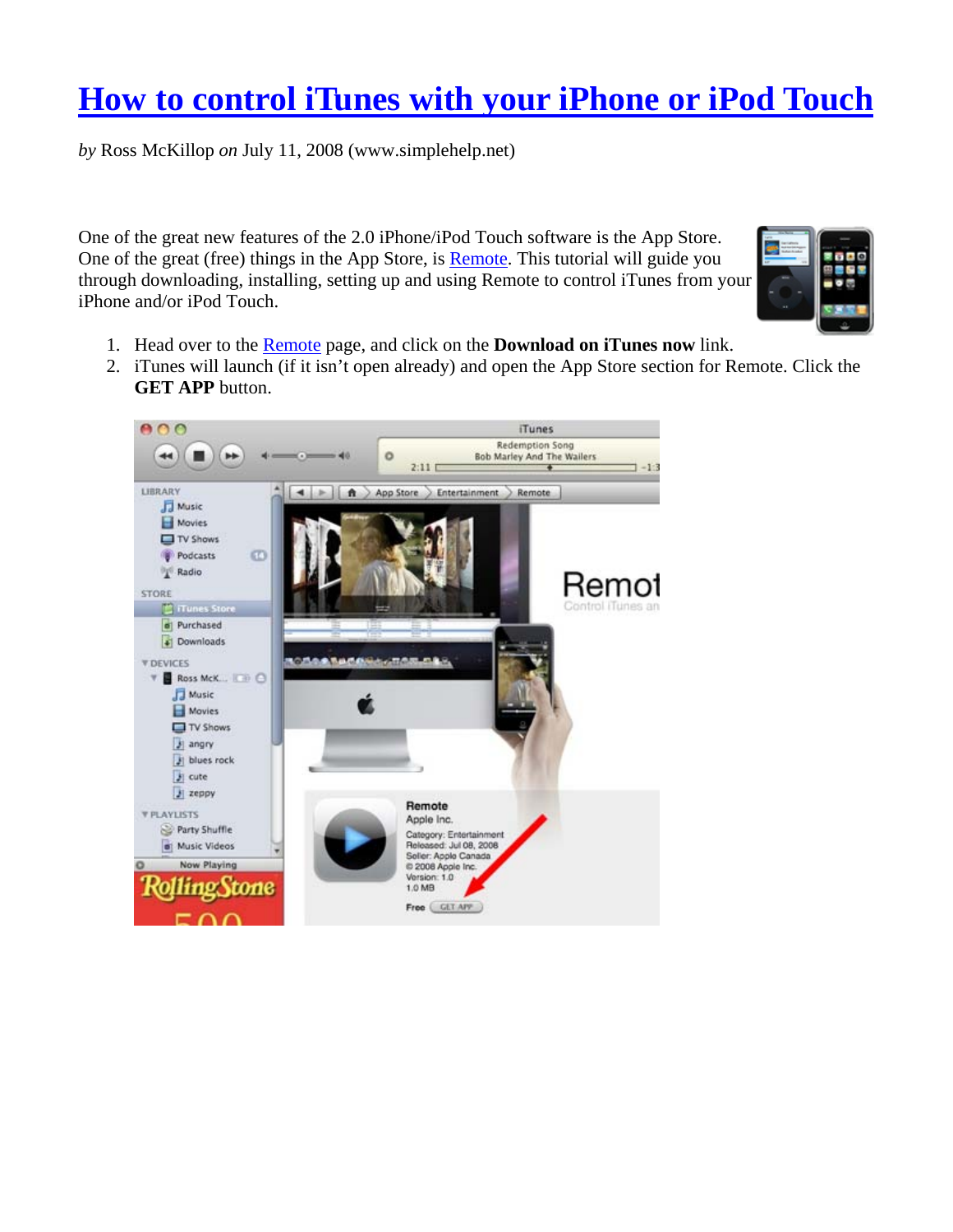3. The App will download, and then you'll be able to find it in your **Applications** section of iTunes.



4. Now sync your iPod Touch/iPhone and the Remote application will install.

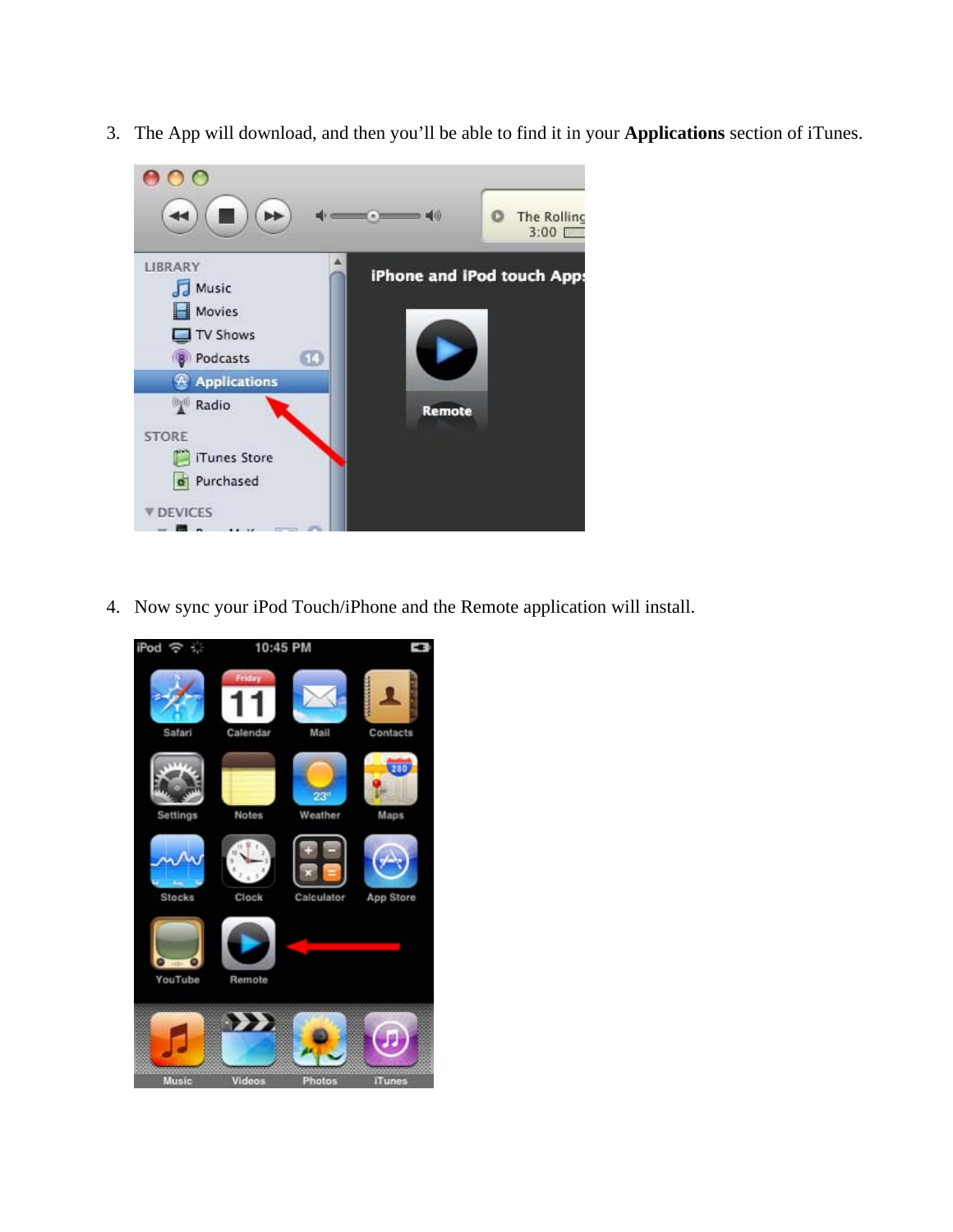5. Click **Remote** from your iPod Touch/iPhone springboard. Then select **Add Library**.



6. Make note of the 4 digit pass code.

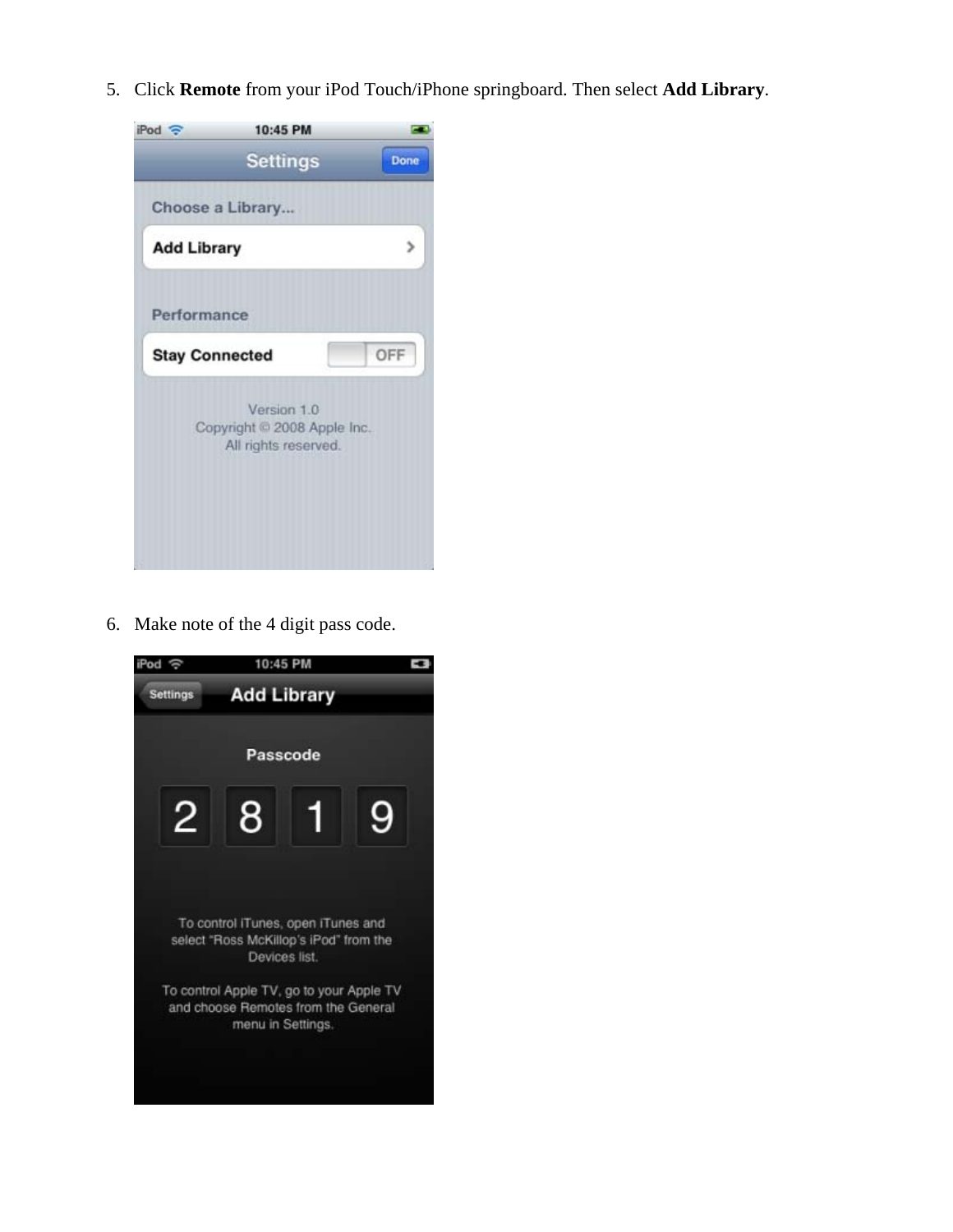7. Back in iTunes, select **Your Name's iPod** (or iPhone) from the devices list. Note that you're actually selecting the **Remote** item in your devices list (see screenshot below), not your actual iPod/iPhone. Enter your 4 digit pass code in the space provided.



8. Your iPhone or iPod Touch will recognize the iTunes library immediately, and now you can control iTunes using your device. **NOTE:** your iPhone/iPod Touch must be using WiFi connected to the same network as your Mac/PC with iTunes. This will not work if your iPhone is using 3G.